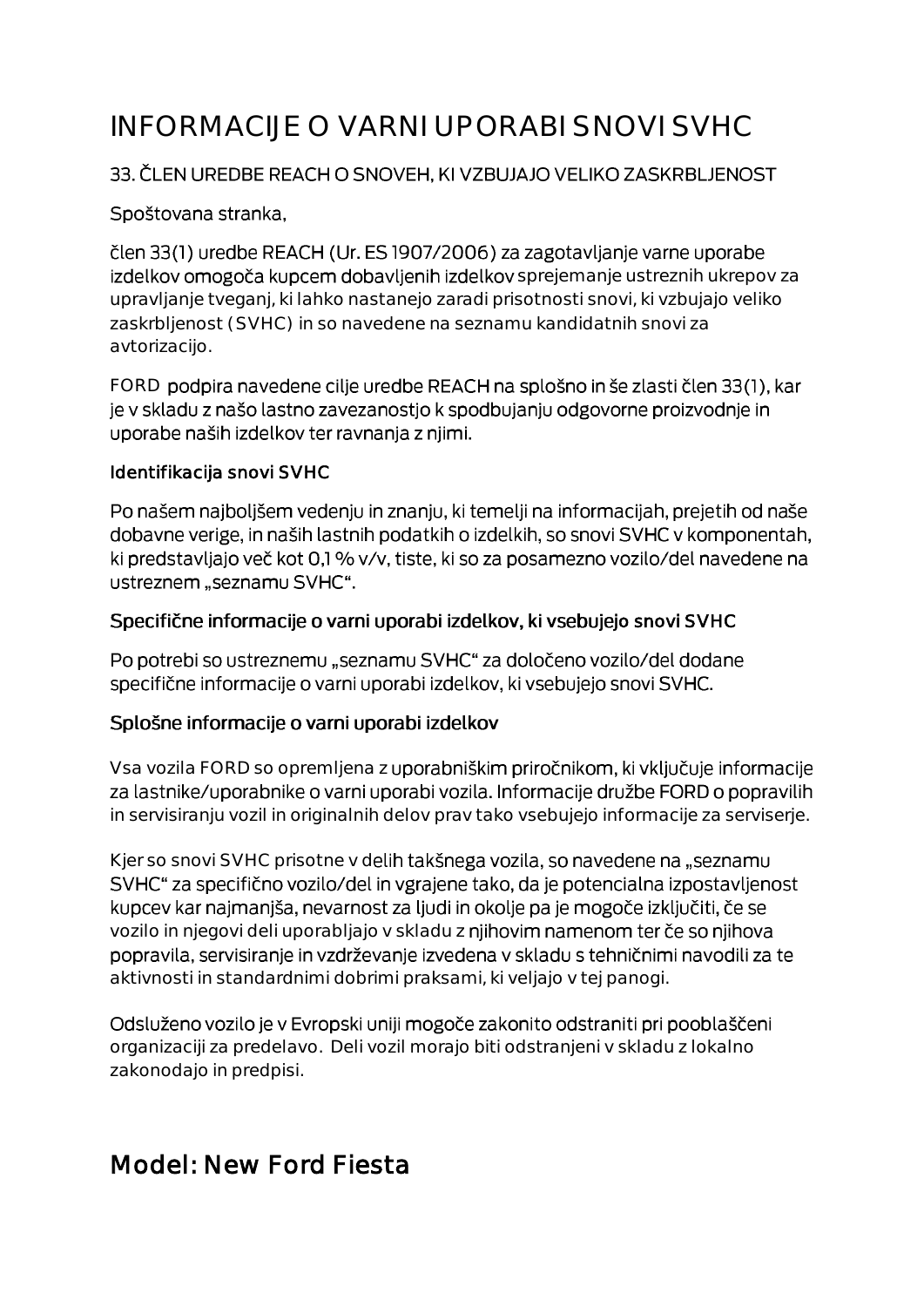#### Seznam SVHC na podlagi seznama kandidatnih snovi ECHA, ki velja od 1. januar 2022

### Specifične informacije o varni uporabi izdelkov, ki vsebujejo snovi SVHC

Specifične informacije o varni uporabi niso potrebne - upoštevajte splošne informacije o varni uporabi izdelkov.

| <b>Commodity</b>                                                        | <b>REACH SVHCs</b>                                          |
|-------------------------------------------------------------------------|-------------------------------------------------------------|
| <b>A/C Compressor</b>                                                   | Lead[7439-92-1]                                             |
| A/C Lines, Receiver Drier and                                           | Lead[7439-92-1]                                             |
| <b>Accumulator</b>                                                      |                                                             |
| <b>ABS/ESC Module</b>                                                   | Lead[7439-92-1]                                             |
| <b>Accessories</b>                                                      | 1,2-Dimethoxyethane[110-71-4]                               |
|                                                                         | Lead[7439-92-1]                                             |
| <b>Active and Air Suspension</b>                                        | Lead[7439-92-1]                                             |
| <b>Adaptive Cruise Control</b>                                          | Lead[7439-92-1]                                             |
| <b>Air Brakes</b>                                                       | Lead[7439-92-1]                                             |
| <b>AIS - Air Cleaner and Low</b>                                        | Lead[7439-92-1]                                             |
| <b>Pressure Ducts</b>                                                   |                                                             |
| <b>AIS - High Pressure Ducts</b>                                        | Lead[7439-92-1]                                             |
| <b>Alternator</b>                                                       | 4,4'-Isopropylidenediphenol[80-05-7]                        |
|                                                                         | Lead[7439-92-1]                                             |
| Antenna                                                                 | Lead[7439-92-1]                                             |
| <b>Audio and Navigation Head</b><br><b>Units</b>                        | Lead[7439-92-1]                                             |
| <b>Battery</b>                                                          | Lead[7439-92-1]                                             |
| <b>Body Moldings - Roof Rack</b>                                        | Lead[7439-92-1]                                             |
| <b>Body Structure - Die-Cut</b><br><b>Sealers</b>                       | 2-(2H-Benzotriazol-2-yl)-4,6-ditertpentylphenol[25973-55-1] |
| <b>Body Structure - Floor Pan -</b><br><b>Front Floor and Side Sill</b> | 2-(2H-Benzotriazol-2-yl)-4,6-ditertpentylphenol[25973-55-1] |
|                                                                         | Lead[7439-92-1]                                             |
|                                                                         | Refractory ceramic fibres[142844-00-6]                      |
| <b>Body Structure - Floor Pan -</b><br><b>Rear Floor</b>                | Dicyclohexyl-phthalate[84-61-7]                             |
|                                                                         | Lead[7439-92-1]                                             |
| <b>Body Structure - Hood</b><br><b>Assembly (incl Hinge/Supt)</b>       | 2-(2H-Benzotriazol-2-yl)-4,6-ditertpentylphenol[25973-55-1] |
| <b>Brake - Parking</b>                                                  | 2-(2H-Benzotriazol-2-yl)-4,6-ditertpentylphenol[25973-55-1] |
| <b>Brake Actuation</b>                                                  | Lead[7439-92-1]                                             |
| <b>Brake Tubes and Hoses</b>                                            | Lead[7439-92-1]                                             |
| <b>Brakes - Caliper &amp; Anchor</b>                                    | Lead[7439-92-1]                                             |
| <b>Brkt Assy (Front, Rear)</b>                                          |                                                             |
| <b>Brakes - Drum (Front/Rear)</b>                                       | Lead[7439-92-1]                                             |
| <b>Bumpers Beams (Un-</b>                                               | Lead[7439-92-1]                                             |
| <b>Exposed) - Front/Rear</b>                                            |                                                             |
| <b>CCB (IP cross car beam)</b>                                          | Lead[7439-92-1]                                             |
| <b>CHMSL</b>                                                            | Lead[7439-92-1]                                             |
| <b>Cooling Fans</b>                                                     | Lead[7439-92-1]                                             |
| <b>Cooling Hoses &amp; Bottles</b>                                      | Lead[7439-92-1]                                             |
| <b>EDS Wiring Assembly &amp;</b>                                        | Lead[7439-92-1]                                             |
| <b>Components</b>                                                       |                                                             |
| <b>Electro/Mechanical Devices</b>                                       | Lead[7439-92-1]                                             |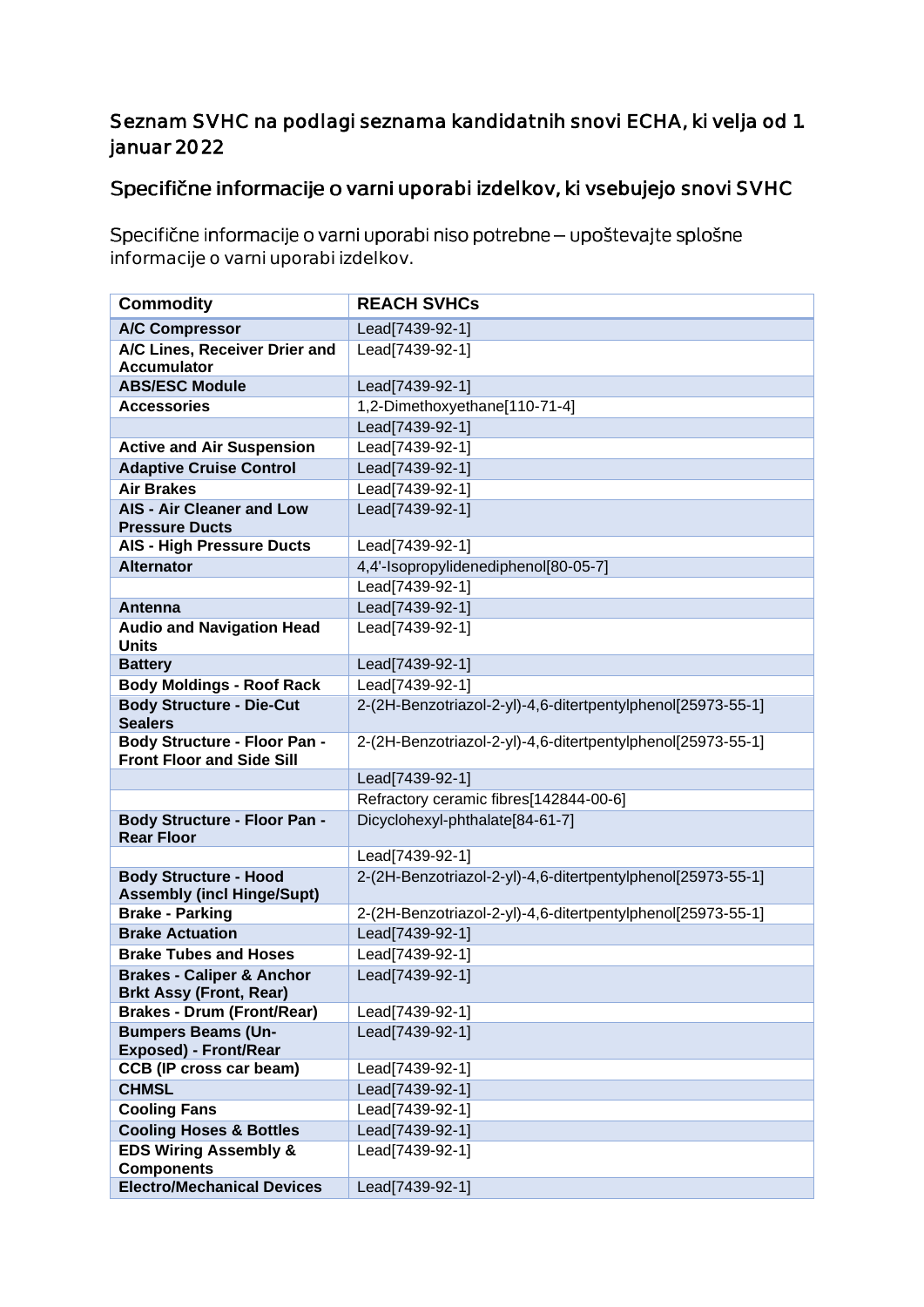| <b>Electronic Control Panel and</b>                   | Lead[7439-92-1]                                                                    |
|-------------------------------------------------------|------------------------------------------------------------------------------------|
| <b>CCH</b>                                            |                                                                                    |
|                                                       | N,N-Dimethylacetamide[127-19-5]                                                    |
| <b>Electronic Modules -</b>                           | 1,6,7,8,9,14,15,16,17,17,18,18-                                                    |
| <b>Amplifiers</b>                                     | Dodecachloropentacyclo[12.2.1.16,9.02,13.05,10]octadeca-7,15-<br>diene[13560-89-9] |
| <b>Electronic Modules - Displays</b>                  | Lead[7439-92-1]                                                                    |
| <b>Electronic Modules - Door</b>                      | Lead[7439-92-1]                                                                    |
| Zone                                                  |                                                                                    |
| <b>Electronic Modules -</b>                           | Lead[7439-92-1]                                                                    |
| <b>Headlamp</b>                                       |                                                                                    |
| <b>Electronic Modules -</b>                           | Lead[7439-92-1]                                                                    |
| <b>Suspension</b><br><b>Electronic Modules - SYNC</b> | 2-Methylimidazole[693-98-1]                                                        |
|                                                       | Lead[7439-92-1]                                                                    |
| <b>Engine Water Pumps</b>                             | Lead[7439-92-1]                                                                    |
| <b>Evaporator and Blower</b>                          | Lead[7439-92-1]                                                                    |
| <b>Assemby (HVAC Module)</b>                          |                                                                                    |
| <b>FEAD</b>                                           | Lead[7439-92-1]                                                                    |
| <b>Fixed Glass</b>                                    | Lead[7439-92-1]                                                                    |
| <b>Front / Rear Door Trim</b>                         | C.C'-azodi(formamide)[123-77-3]                                                    |
| <b>Fuel Canister Assembly</b>                         | Lead[7439-92-1]                                                                    |
| <b>Fuel Lines</b>                                     | Lead[7439-92-1]                                                                    |
| <b>Fuel Tanks</b>                                     | Lead[7439-92-1]                                                                    |
| <b>GOR and Radiator Support</b>                       | Lead[7439-92-1]                                                                    |
| Half Shaft(s)                                         | Lead[7439-92-1]                                                                    |
|                                                       | Sodium borate, decahydrate[1303-96-4]                                              |
| <b>Headlamp / Side Marker</b>                         | Lead[7439-92-1]                                                                    |
| <b>Headliner / Sunvisor</b>                           | C,C'-azodi(formamide)[123-77-3]                                                    |
|                                                       |                                                                                    |
| <b>Hinges and Checks - Side</b><br><b>Door</b>        | Cobalt sulphate[10124-43-3]                                                        |
| <b>I/S Mirror</b>                                     | Lead[7439-92-1]                                                                    |
| <b>Instrument Cluster</b>                             | Lead[7439-92-1]                                                                    |
| <b>Interior Lighting</b>                              | 4,4'-Isopropylidenediphenol[80-05-7]                                               |
| Latches - Hood, Decklid and                           | Lead[7439-92-1]                                                                    |
| <b>Liftgate Latches</b>                               |                                                                                    |
| <b>Latches - Side Door/Latch</b>                      | 6,6'-Di-tert-butyl-2,2'-methylenedi-p-cresol[119-47-1]                             |
| <b>Mini Module</b>                                    |                                                                                    |
| Locks                                                 | 1,2-Dimethoxyethane[110-71-4]<br>Lead[7439-92-1]                                   |
| <b>Mirrors</b>                                        | Lead[7439-92-1]                                                                    |
| <b>Moonroof</b>                                       | Lead[7439-92-1]                                                                    |
| <b>Overhead Console</b>                               | Lead[7439-92-1]                                                                    |
| <b>Park Assist</b>                                    | Lead[7439-92-1]                                                                    |
| <b>PATS Transceiver</b>                               | Lead[7439-92-1]                                                                    |
| <b>PCV System</b>                                     | Imidazolidine-2-thione[96-45-7]                                                    |
| <b>Pedal Box</b>                                      | 6,6'-Di-tert-butyl-2,2'-methylenedi-p-cresol[119-47-1]                             |
| <b>Powertrain Control Module</b><br>(PCM/EEC/ ECM)    | Lead[7439-92-1]                                                                    |
| <b>PT Mounts</b>                                      | Lead[7439-92-1]                                                                    |
| <b>PT Sensors</b>                                     | Lead[7439-92-1]                                                                    |
| <b>Rain and Daylight Sensor</b>                       | 1,3,5-Tris(oxiranylmethyl)-1,3,5-triazine-2,4,6(1H,3H,5H)-<br>trione[2451-62-9]    |
| <b>Restraint Electronics</b>                          | Lead[7439-92-1]                                                                    |
| <b>Seat Belts (Front and Rear)</b>                    | Disodium-octaborate[12008-41-2]                                                    |